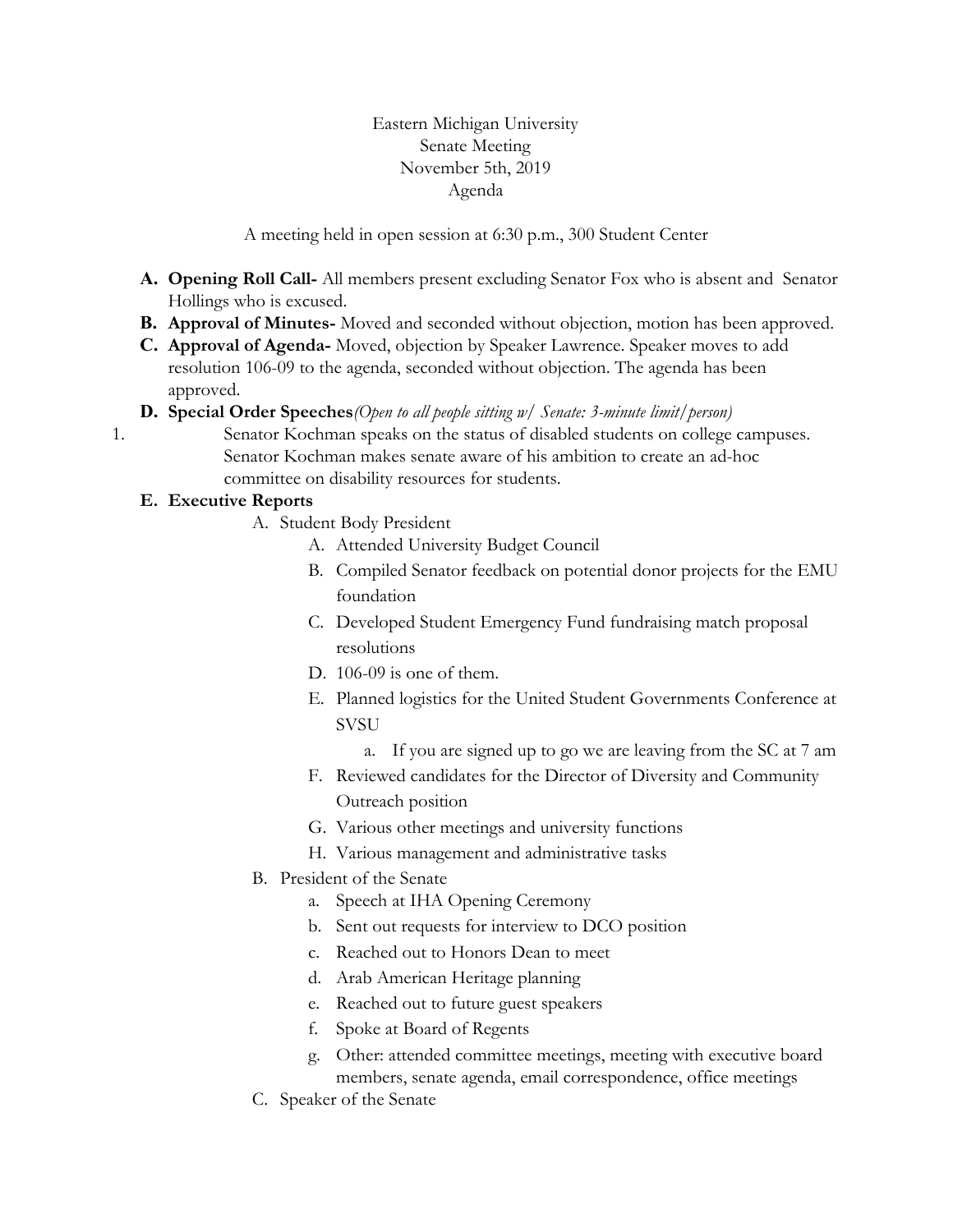- a. Monthly Requirements
- b. Monthly Requirements for November was sent out on the 5th of November
	- i. Requirements are due November 2nd at 5:00 PM
- c. Held IA last Tuesday, the 15th
- d. Multiple absences voted on
- e. Trained two new senators in IA
- D. Parliamentarian of the Senate
	- a. Assisted in training new Senators.
	- b. Preparing for the next training session on November 12th.
	- c. Assisting President and Vice-President in tasks.
- E. Director of Business and Finance
	- a. Student Org: **\$34,889.66**
	- b. Club Sports: **\$31,979.75**
	- c. Attended IHA Urgent Care grand opening.
	- d. Working with Poetry Society to help promote their event Colors of Drums.
	- e. Completed administrative roles.
- **F. Constituent's Forum** *(Open to currently enrolled students: 1hr/total) \*\**

## 1. None.

- **G. New Business** *(Each item of Business: 45 minute default\*\*; amend restricted from 10-90)*
	- 1. Resolution 106-08: To create an ad-hoc committee on the issue of housing and food insecurity
		- a. Senator Ray speaks on behalf of his resolution and why an ad-hoc committee is necessary.
		- b. Move to questioning.
		- c. Move into discussion.
		- d. Senator Osborn speaks on the resolution, and shows her support.
		- e. Speaker Lawrence calls to move to the previous question, seconded.
		- f. Speaker Lawrence calls for unanimous consent, seconded without objection.
		- 2. Resolution 106-09: To establish a fundraising match for student contributions to the EMU student emergency fund on givingTRU day.
			- a. President Smith speaks on behalf of his resolution.
			- b. Move to questioning.
			- c. Move into discussion.
			- d. Motion to call to the previous question, seconded.
			- e. Move to a vote.
			- f. Vote ending in 17 yes's and 0 no's. The resolution has been passed.

## **H. Delegate Reports**

1. None.

## **I. Gallery Comments**

1. None.